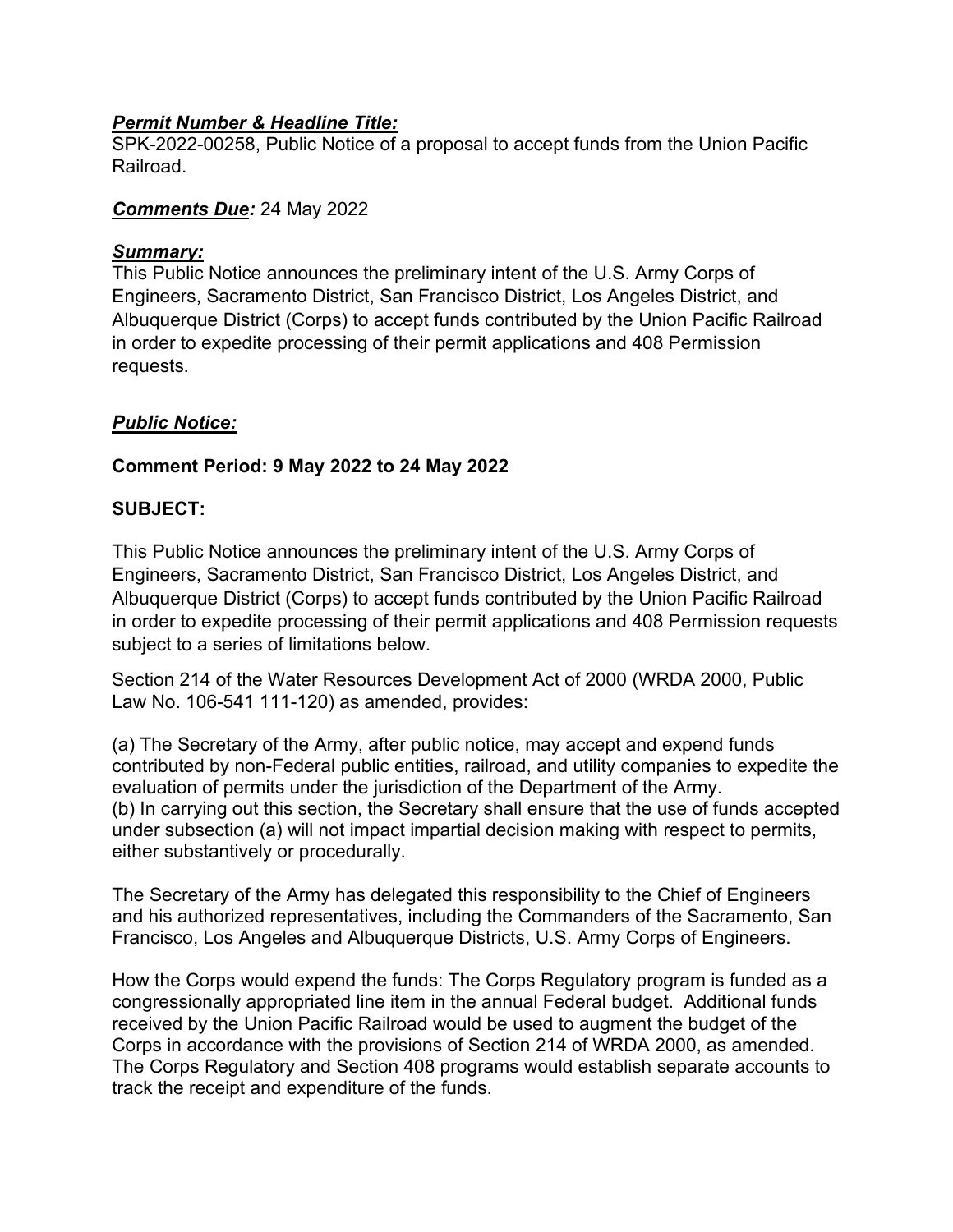Activities for which funds will be expended: Funds would be expended primarily on the labor and overhead of regulatory and Section 408 personnel processing permit applications and Section 408 Permission requests by the Union Pacific Railroad. Such permit processing activities could include, but not be limited to, the following: development of regional general permits and letters of permission associated with actions covered by a habitat conservation plan, application completeness review, jurisdictional determinations, site visits, preparation of public notices, preparation of correspondence, meetings, consultation with other agencies, public interest review, distribution of public notices, analysis of alternatives, compensatory mitigation proposal reviews, preparation of environmental assessments, and preparation of permit decision documents.

Section 408 program processing activities would include, but would not be limited to, the following: application completeness review, jurisdictional review, site visits, preparation of public notices, preparation of correspondence, meetings, coordination and consultation with other agencies, public interest review, distribution of public notices, engineering reviews, analysis of environmental assessments, preparation of decision documents and application compliance. Funds may also be expended to pay for support services or to hire independent contractors.

Procedures to be used to ensure impartial decision-making: To ensure the funds will not impact impartial decision-making, the following procedures would apply:

(a) All final permit decisions for cases where these funds are used must be reviewed at least one level above the decision maker unless the decision maker is the District Commander.

(b) All final permit decisions for applications where these funds are expended will be made available on the Corps Headquarters web page.

(c) The Corps will not eliminate any procedures or decisions that would otherwise be required for that type of project and permit application under consideration.

(d) The Corps will comply with all applicable laws and regulations.

(e) Funds will only be expended to provide priority review of the participating non-Federal entity's permit applications.

Impacts to the Regulatory and Section 408 Programs: We do not expect priority review of the Union Pacific Railroad projects to negatively impact either the Regulatory program or Section 408 program or to increase the time for permit evaluations or permission requests of other projects since additional staff will be hired to augment this priority review.

Consideration of Comments: The Corps is soliciting comments from the public, Federal, State and local agencies and officials, and other interested parties. Comments will be made part of the record, and they will be considered in determining whether it would be in the public interest to proceed with this action. If the Sacramento District Commander determines, after considering public comments, that the acceptance and expenditure of the funds is in compliance with Section 214 of WRDA 2000 as amended, the Corps will